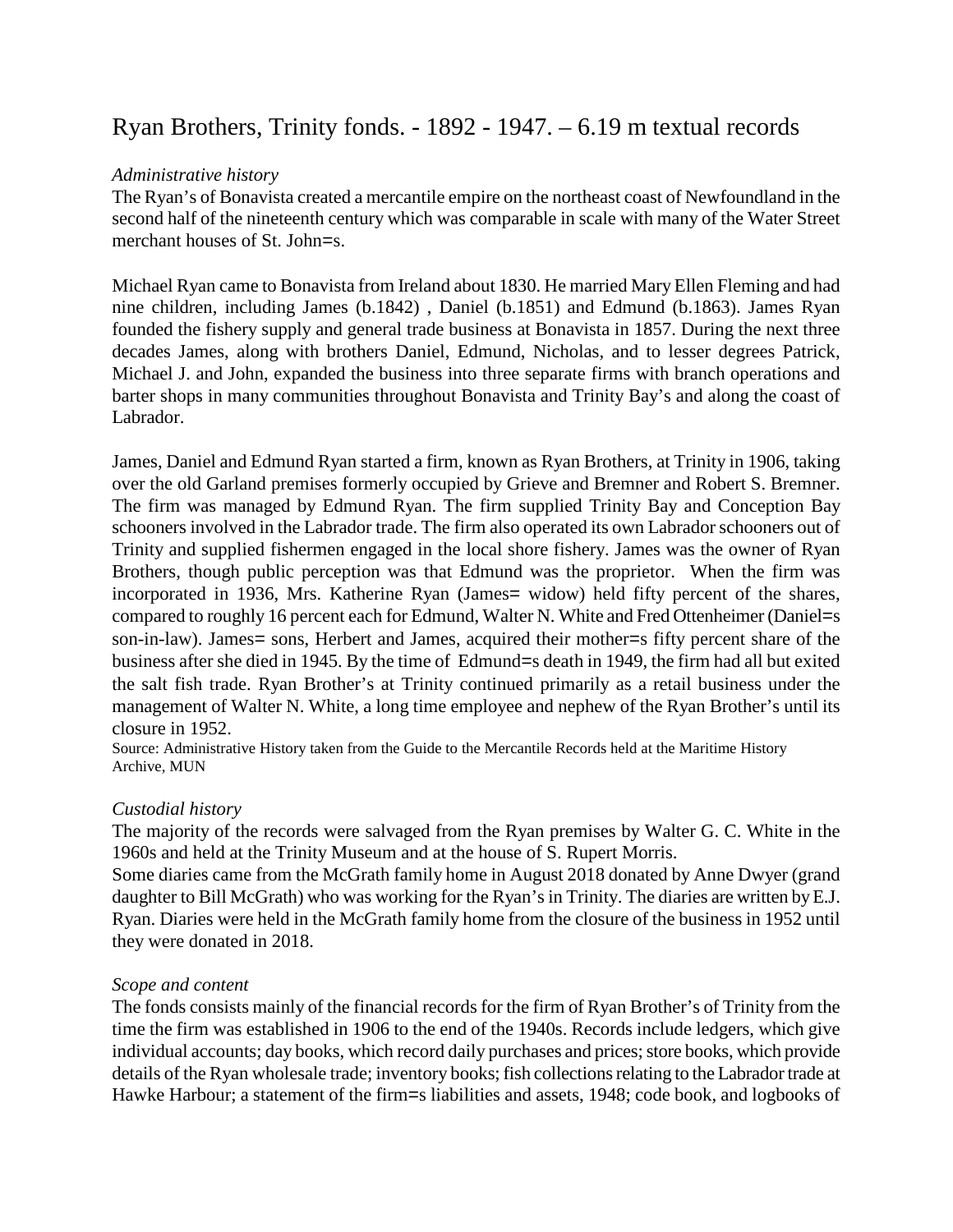schooners. For much of the period of the firm=s operation at Trinity, business was carried out through the barter or truck system. The exchange of goods for services, fish or produce is recorded in the ledgers. Also included are three volumes from an earlier period: debt ledger for 1892 - 1893, share man=s wages, 1904 - 1905, diary 1905. It is possible that these volumes originated with James Ryan & Company, King=s Cove or Bonavista.

The fonds are arranged in seven series: Series 1: Financial records, 1906 - 1947; Series 2: Correspondence, 1921 - 1948; Series 3: Labrador trade, 1908 - 1909; Series 4: Predecessor records, 1892 - 1905; Series 5: Logbooks of Schooners 1906 – 1922, Series 6: Miscellaneous 1922 -1952; Series 7: Diaries 1906 - 1944

## *Notes*

Supplied title based on provenance.

Material transferred to the archives by Walter G. C. White, founding member and corresponding secretary of the Trinity Historical Society.

Garland Bailey, of Old Bonaventure donated 6 volumes, including 3 ledgers, a petty ledger, a cash book and day book in 1999.

Alma Ottenheimer in October 2000 donated the following: code book; receipt book bearing the name AGuide@; Official log book of schooner AVirginia@ - 1906; Schooner ARichard Greaves@ account book - 1907; Log book of schooner AVirginia@ - 1907; Log book of schooner AVirginia@ - 1908; Log book of schooner AVirginia@ - 1910; Log book of schooner AR.J. Owens@ - 1916; Log book of schooner AR.J. Owens@ - 1917; Log book of the British schooner AElizabeth Pritchard@ - 1917; Schooner AMargurete Ryan@ guide book - 1917; Agreement and account of crew AMargurete Ryan@ - 1921; Official log book of Schooner AMargurete Ryan@ - 1922;

Curtis Coles of Gander in April 2001 donated a diary, 1905 and an account book, 1908. Diaries 1906 – 1944 donated by Anne Dwyer in August 2018.

## **Series 1: Financial records. - 1906 - 1947. - 2.95 m**

The series consists of all the bound volumes containing the financial records of Ryan Brother's Trinity. The series are quite complete and include, ledgers, 1906 -1947, (14 volumes); petty ledgers, 1908 - 1943 (6 volumes); day books, 1907 -1943 (19 volumes); journals, 1910 - 1936 (3 volumes); duty book, 1908 - 1911; store cash books, 1909 - 1940 (4 volumes); stock books, 1914 B 1917 (2 volumes); accounting books, 1909 - 1917 (2 volumes); landing book, 1911 - 1916; inventory book, 1912 - 1919; labour book, 1918 - 1928; charter book, 1907 - 1920; ordering book, 1940; cash books, 1908 - 1945 (5 volumes); invoices and a code book.

The volumes are arranged in sub-series according to form and function.

| Sub-series | 1.01 | Ledgers and Ledger Indexes |  |
|------------|------|----------------------------|--|
|            |      |                            |  |

- 1.02 Petty Ledgers
- 1.03 Day Books
- 1.04 Journals
- 1.05 Duty Books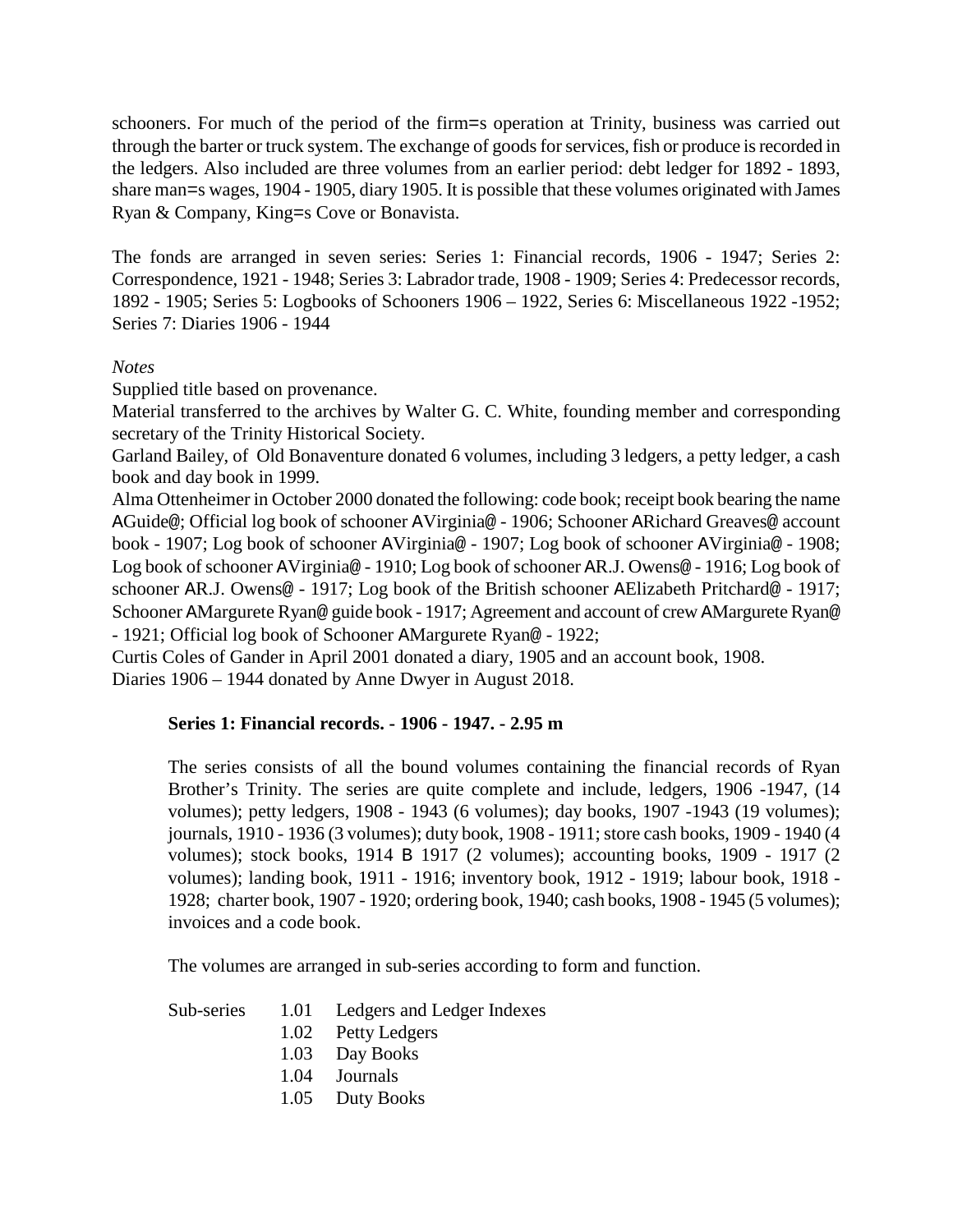- 1.06 Store Cash Books
- 1.07 Stock Books
- 1.08 Accounting Books
- 1.09 Landing Book
- 1.10 Inventory Book
- 1.11 Labour Book
- 1.12 Charter Book
- 1.13 Order Book
- 1.14 Cash Book
- 1.15 Invoices
- 1.16 Code Book

Location: Shelved in chronological order according to form and function.

1.01 Ledgers and Ledger Indexes. - 1906 - 1947. - 67 cm (14 volumes)

Sub-series consists predominately of ledgers which records summaries of accounts with customers, and an overview of the scale of the firms= operation. An alphabetical list of names exist for some of the ledgers while others have a separate index.

| 1.01.001 | Ledger, 1906                 |
|----------|------------------------------|
| 1.01.002 | Ledger, 1907                 |
| 1.01.003 | Ledger, 1909                 |
| 1.01.004 | Ledger, 1910                 |
| 1.01.005 | Ledger Index, 1910           |
| 1.01.006 | Ledger, 1911                 |
| 1.01.007 | Ledger, 1913                 |
| 1.01.008 | Hawke=s Harbour Ledger, 1915 |
| 1.01.009 | Ledger, 1929                 |
| 1.01.010 | Batteau Ledger, 1931         |
| 1.01.011 | Ledger, 1935                 |
| 1.01.012 | Ledger, 1937                 |
| 1.01.013 | Ledger, 1944                 |
| 1.01.014 | Ledger, 1947                 |

1.02 Petty Ledgers. - 1908 - 1943. - 16 cm (6 volumes)

Contains an individual account of persons who did business with Ryan Brothers. Similar to the ledger.

| 1.02.001 | Petty Ledger, 1907         |
|----------|----------------------------|
| 1.02.002 | Batteau Petty Ledger, 1908 |
| 1.02.003 | Petty Ledger, 1915 - 1917  |
| 1.02.004 | Petty Ledger, 1922 - 1923  |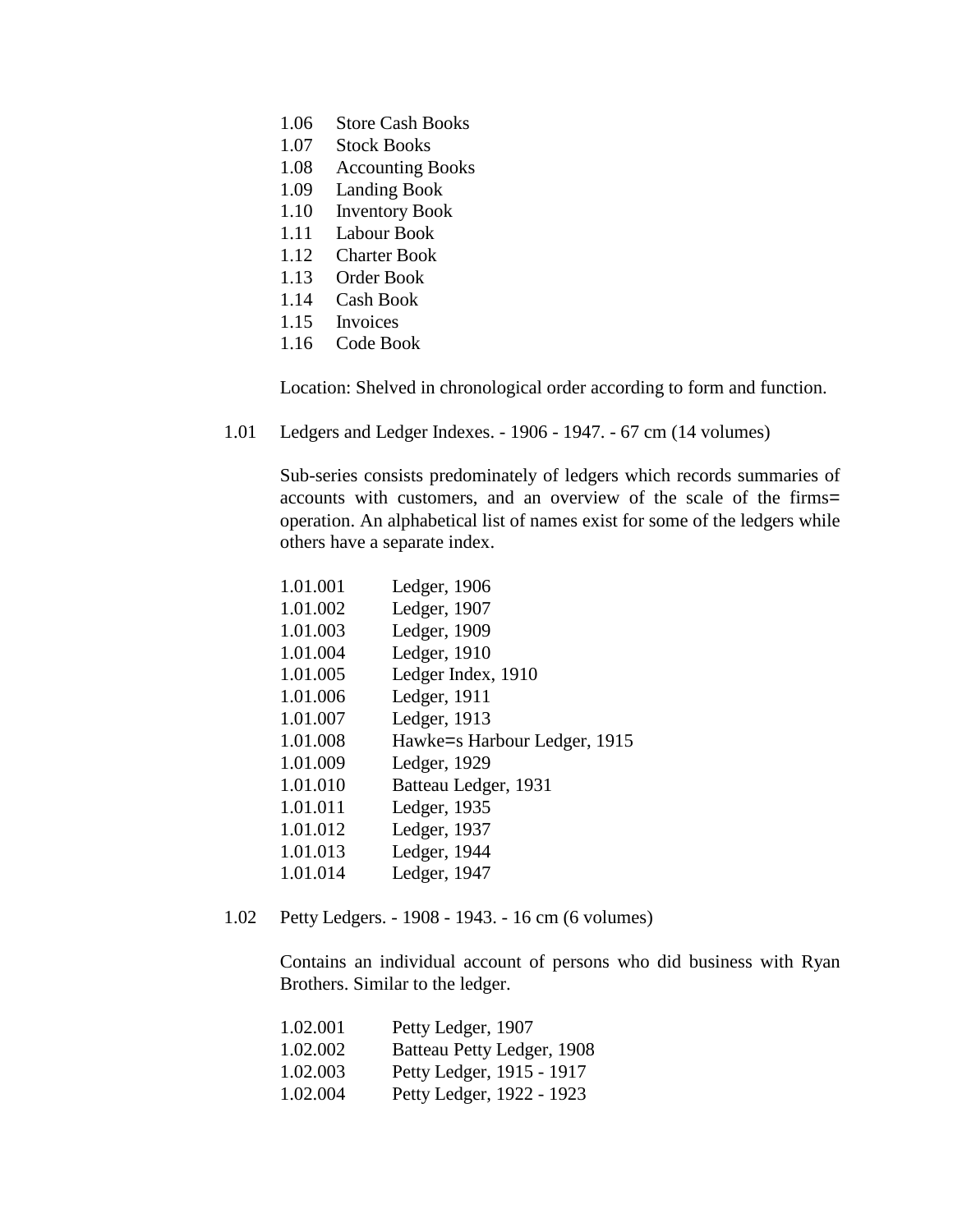| 1.02.005 | Petty Ledger, 1937 - 1938 |
|----------|---------------------------|
| 1.02.006 | Petty Ledger, 1941 - 1943 |

1.03 Day Books. - 1907 - 1943. - 44 cm (19 volumes)

A record of sales at the store, providing name, what was purchased and the cost.

| 1.03.001 | Day book, 1907 - 1908        |
|----------|------------------------------|
| 1.03.002 | Day book, 1909               |
| 1.03.003 | Day book, 1911 - 1912        |
| 1.03.004 | Day book, 1913 - 1915        |
| 1.03.005 | Day book, 1913 - 1915        |
| 1.03.006 | Day book, 1917 - 1919        |
| 1.03.007 | Day book, 1918 - 1919        |
| 1.03.008 | Day book, 1920               |
| 1.03.009 | Day book, 1924 - 1925        |
| 1.03.010 | Day book, 1925               |
| 1.03.011 | Day book, 1928               |
| 1.03.012 | Day book, 1932               |
| 1.03.013 | Day book, 1932 - 1933        |
| 1.03.014 | Day book, 1932 - 1934        |
| 1.03.015 | Day book, 1935               |
| 1.03.016 | Day book, 1935 - 1937        |
| 1.03.017 | Day book, 1939 - 1940        |
| 1.03.018 | Day book, 1942 - 1943        |
| 1.03.019 | Day book (no dates provided) |
|          |                              |

1.04 Journals. - 1910, 1914,1936. - 14 cm (3 volumes)

The journal contains the general accounts of individuals who were customers at the business. The entries are posted from the day books and crossreferenced to the ledgers.

| 1.04.001 | Journal, 1910 |
|----------|---------------|
| 1.04.002 | Journal, 1914 |
| 1.04.003 | Journal, 1936 |

1.05 Duty Book. - 1908 - 1911. - 1 cm

A list of supplies that were purchased at the store for various vessels.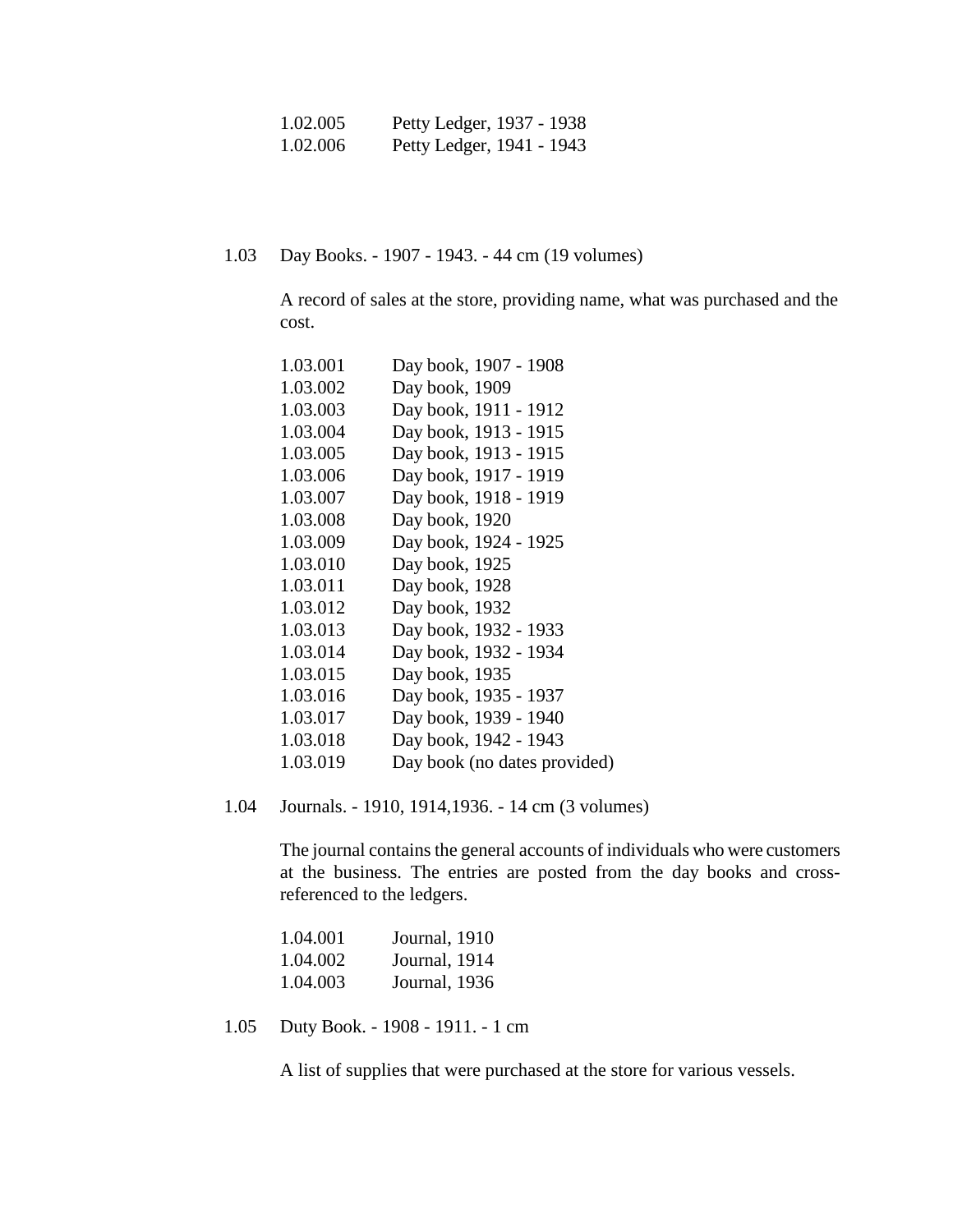1.06 Store/Cash Book. - 1909 - 1912, 1930 - 1940. - 12 cm (4 volumes)

Details of the daily wholesale trade, profits are brought forward each day.

| 1.06.001 | Store/Cash book, 1909 - 1911 |
|----------|------------------------------|
| 1.06.002 | Store/Cash book, 1912        |
| 1.06.003 | Store/Cash book, 1930 - 1931 |
| 1.06.004 | Store/Cash book, 1939 - 1940 |

1.07 Stock Books. - 1914 - 1917. - 2 cm (2 volumes)

Listing of small wares such as pins, buttons, wooden pipes, perfumes, purses, jeweller, as well as larger items such as furniture, tools and utensils, window glass, paints and varnishes.

| 1.07.001 | Stock Book, 1914 - 1917, Vol. 2 |
|----------|---------------------------------|
| 1.07.002 | Stock Book, 1914 - 1917, Vol. 4 |

1.08 Accounting Books. - 1909 - 1917. - 3 cm (2 volumes)

| 1.08.001 | Accounting book, 1909 - 1910                |
|----------|---------------------------------------------|
| 1.08.002 | Business and schooner accounts, 1910 - 1917 |

1.09 Landing book. - 1911 - 1916. - 3 cm

Contains records of what was landed at the premises by each vessel.

1.10 Inventory book. - 1912 - 1919. - 5.5 cm

A listing of the inventory that remained at the Trinity business at the end of each year.

1.11 Labour book. - 1918 - 1929. - 3 cm

A record of the number of days that employees worked and the amount of money that they were paid.

1.12 Charter book. - 1907 - 1920. - 3 cm

This book was originally a produce book for Grieve and Bremner, 1893 - 1894 which was re-used by Ryan Brothers for a charter book. The charter party papers have been glued into the book. The charter party is a contract made between a business firm and a Captain to take a shipment to a certain destination.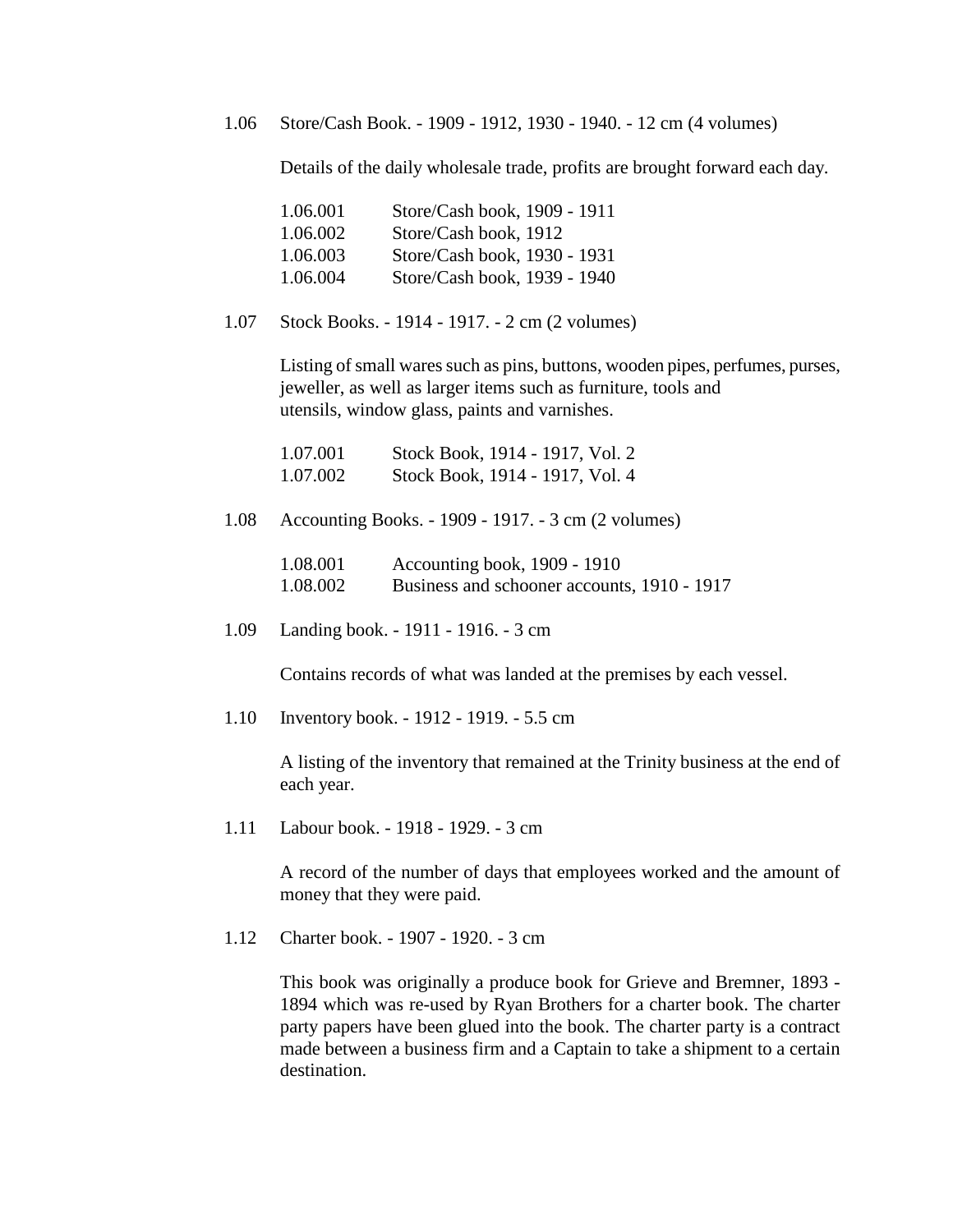#### 1.13 Order book. - 1940. - 2.5 cm

Details any order that is placed with another business as well as the costs.

1.14 Cash book. - 1908 - 1945. - 12 cm (5 volumes)

A record of cash collected during each business day and the shopkeeper that collected/counted the money.

| 1.14.001 | Cash book, 1908 - 1915 |
|----------|------------------------|
| 1.14.002 | Cash book, 1912 - 1915 |
| 1.14.003 | Cash book, 1929 - 1931 |
| 1.14.004 | Cash book, 1942 - 1944 |
| 1.14.005 | Cash book, 1943 - 1945 |

1.15 Invoices. - 1913 - 1940. - 20 cm (3 volumes)

The invoices have been glued into the books which were previously ledgers that belonged to Grieve and Bremner.

| 1.15.001 | Invoices, 1913        |
|----------|-----------------------|
| 1.15.002 | Invoices, 1915 - 1923 |
| 1.15.003 | Invoices, 1923 - 1940 |

1.16 Code Book.

A code book that was used by employees of Ryan Brothers when sending letters or telegraphs so if they were read by another person they would not be able to interpret it. This copy belonged to Mr. William (Bill) Sullivan who worked at the office in Trinity.

#### **Series 2: Correspondence. - 1921 - 1948. - 0.8 cm**

Some pieces of unrelated correspondence, a statement of funds to the Colonial Cordage Co. and a copy of the Statement of Liabilities and Assets for Ryan Brother's, Trinity, Dec 31, 1948.

Location: Mercantile Records Box 8.

#### **Series 3: Labrador trade. - 1908 - 1909. - 2 cm**

Two fish collection books for Labrador. One entitled, Codfish collected by schooner from Hawke Harbour dealers, 1908; the second: Labrador receipt book, 1909. The books contain the name of the independent supplier - Askipper@ and the amount of fish collected.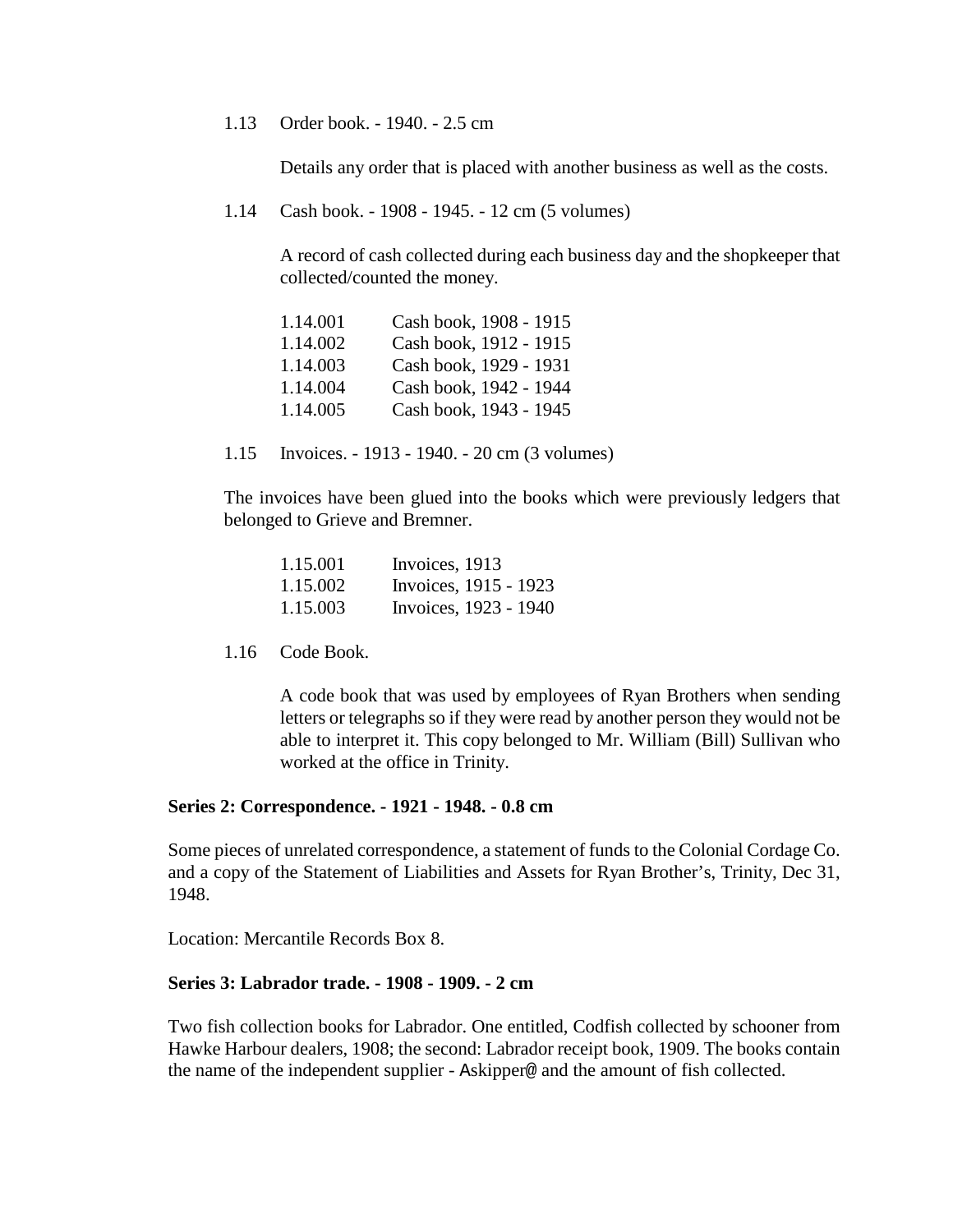Location: Mercantile Records Box 8.

#### **Series 4: Predecessor records. - 1892 - 1905. - 5 cm**

Three volumes that probably originated with either James Ryan & Company, King=s Cove or James Ryan, Bonavista. A Debt Ledger, 1892 - 1893 lists debts owing to the end of the year. Shareman=s Wages, 1904 - 1905 lists shares paid per individual vessel involved in the Labrador fishery, bookkeeper John White. Both include individuals from Bonavista Bay. A diary that gives an account of business and weather for the months of June - August, 1905.

| 4.01.001 | Debt Ledger, 1892 - 1893      |
|----------|-------------------------------|
| 4.01.002 | Shareman=s Wages, 1904 - 1905 |
| 4.01.003 | Diary, 1905                   |

Location: Shelved in chronological order.

## **Series 5: Logbooks of Schooners. - 1906 - 1922. -15.3 cm**

This series consists of logbooks of various schooners belonging to Ryan Brother's which give an account of the master, nature of voyage, list of crew, dates of arrival and departure at each port of call and a detailed account of each day at sea. The official logbooks also contain information and guidance for ship masters. The series also contains an account book belonging to the schooner ARichard Greaves@, 1907. The series also contains various customs papers acquired by several of the Ryan Brother's vessels

| 5.01.001  | Receipt book bearing the name AGuide@                                                                                            |  |
|-----------|----------------------------------------------------------------------------------------------------------------------------------|--|
|           | This book contains no entries but would have been used to record the<br>amount of codfish that was received from each fishermen. |  |
| 5.01.002  | Official logbook of schooner AVirginia@, 1906 (on shelf)                                                                         |  |
| 5.01.003  | Account book of schooner ARichard Greaves@, 1907                                                                                 |  |
| 5.01.004  | Statement of General Average of ARichard Greaves <sup>®</sup> , 1907                                                             |  |
| 5.01.005  | Index of the crew on the schooner AOrleans Adventure@, 1907                                                                      |  |
| 5.01.006  | Log book of schooner AVirginia@, 1907                                                                                            |  |
| 5.01.006a | Customs Papers of schooner AVirginia@, 1907                                                                                      |  |
| 5.01.007  | Log book of schooner AVirginia@, 1908                                                                                            |  |
| 5.01.008  | Log book of schooner AVirginia@, 1910                                                                                            |  |
| 5.01.009  | Log book of schooner ARJ Owens@, 1916                                                                                            |  |
| 5.01.010  | Log book of schooner ARJ Owens@, 1917                                                                                            |  |
| 5.01.011  | Log book of British schooner AElizabeth Pritchard@, 1917                                                                         |  |